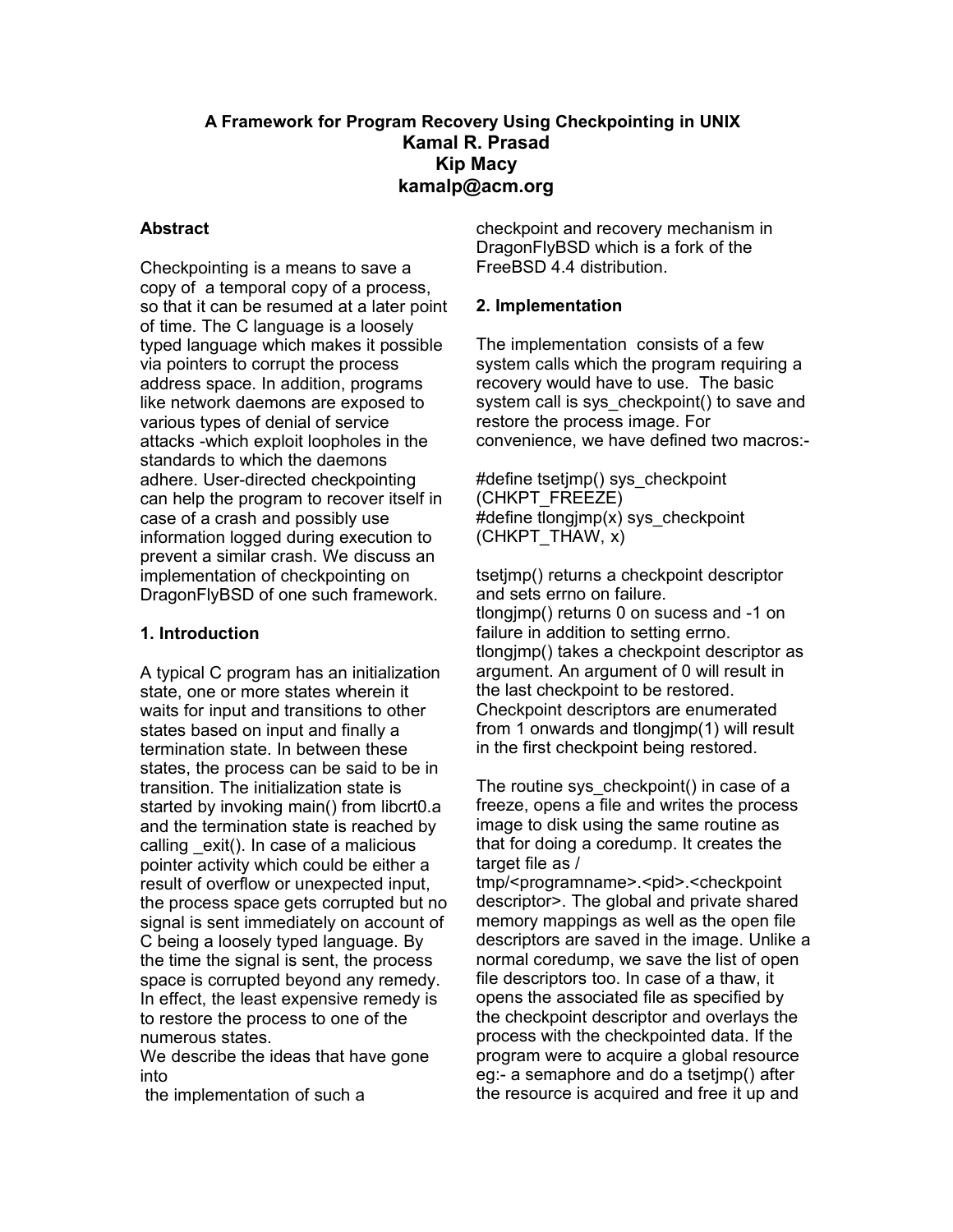then do a tlongjmp(), it will result in the program not functioning correctly. This is because theoretically, the system cannot assume a tlongjmp()'s occurrence and even if it did, holding back the resource would break the functionality of releasing the global resource and/or preventing other processes from going forward. The signal mask for the process is also saved and restored.

Often, a programmer wants to retain some state information across a tlongjmp(). For this, we have provided a system call persist() which takes a useraddress and the size of of user memory that must persist across a tlongjmp(). It is defined as:-

int persist(caddr\_t loc, int size). Once the user addr is made persistent, all changes to the useraddress are reflected by doing a copyin() before overlaying the old process image and a copyout() after bringing in the new process image. Should a program error cause corruption of persistent memory, the same corruption will reflect after a tlongjmp() and cause the same error to occur.

To overcome this problem, we have defined another system call: int cache(int dir, caddr\_t loc, int size);

dir can be IN or OUT. The other two parameters are same as that for persist. Unlike persist, cache() copies into kernel memory and out from kernel to usermemory as and when the system call is executed. The user program can perform range checking and any other tests to ensure the program space is sane

before caching the data. This comes at a cost because for every update to the user location, the programmer has to make one system call. So, it is advised to make variables that perform an iteration persistent and cross check after a longjmp() is the values are sane. In addition, we have defined another system call chkpt status() which reflects the status of the checkpoint/recovery activity in the current process.

Int chkpt status(int type). Type = CHKPT\_RECOVERED returns 1 if a recovery has been made. Type = CKPT\_FROM\_STATE returns the state from which a recovery has been done. It returns EINVAL if no recovery has been made. Type=CKPT\_TO\_STATE returns the state to which a recovery was done. If no recovery was done, it returns EINVA. Type = CKPT\_SIGTYPE returns the last signal that was sent to the process. Most likely, this will be the same signal that caused a recovery (depending on how the signal handler was implemented).

Type = CKPT\_NUMCHKPTS returns the number of checkpoints (tsetjmp()) that have been set by the process.

When a program starts, it can be assumed to be in state 0. A tsetjmp() returns the checkpoint descriptor which we can refer to as the identifier for that state. So, as the program keeps jumping back and forth to various checkpointed states -we can look at it as a state diagram involving movement across contexts. If the program jumps recursively to the same state as a result of the same signal type (jump histories can be cached) -the programmer can idenitfy that as a loop caused by the same problem and have an algorithm in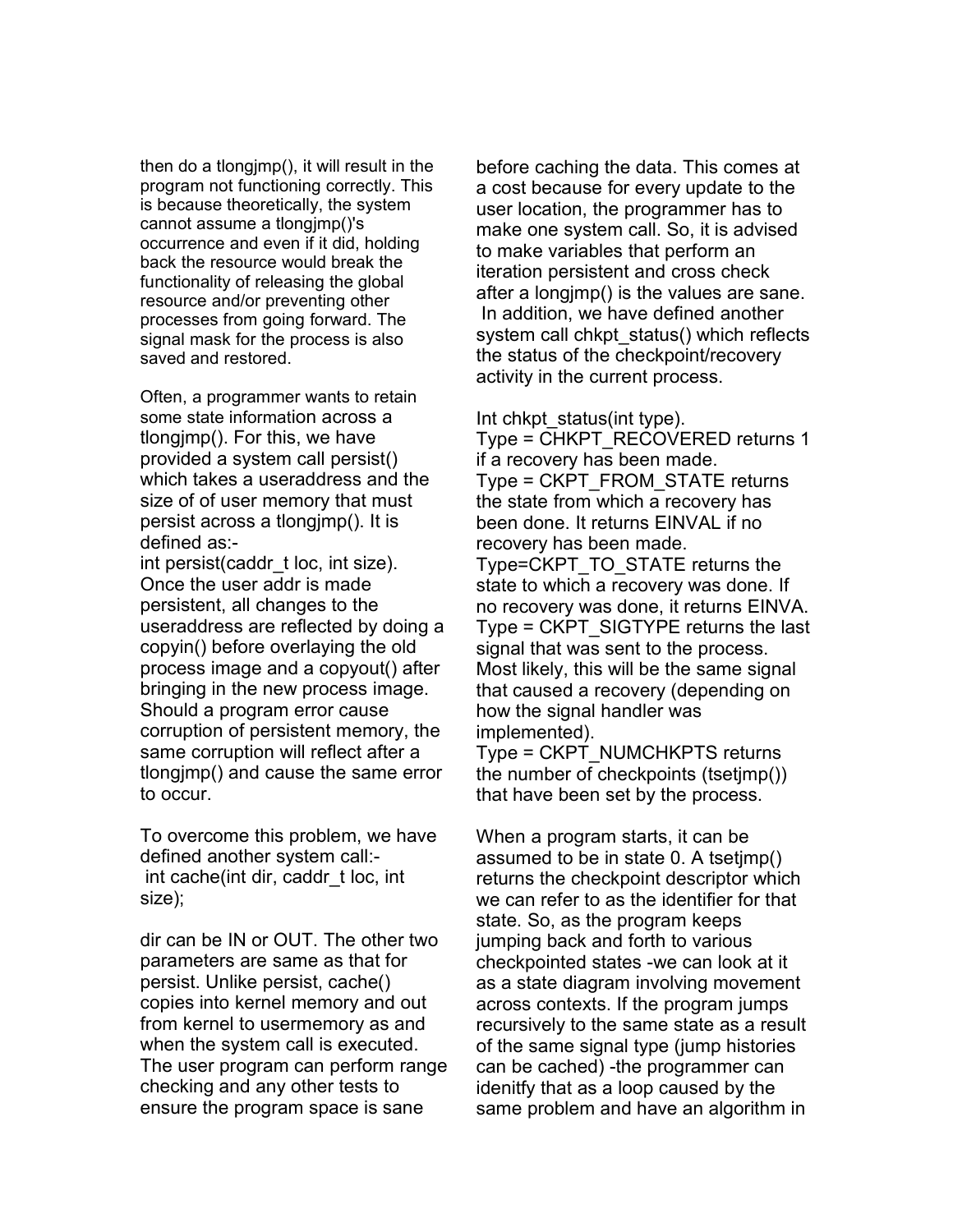### **A Framework for Program Recovery Using Checkpointing in UNIX Kamal R. Prasad Kip Macy kamalp@acm.org**

place to filter out that input. That would be one way to build in immunity from a denial of service attack.

## **3. Experiments**

The pseudo-code below shows how the facility is used.

```
Void my_handler(int signum)
{
 if (signum == SIGSEGV)
     tlongjmp(0);
 else 
  tlongjmp(1);
}
main()
{
  signal(SIGSEGV, my_handler);
  if (tsetimp() <0)
```

```
perror("tsetimp");
  printf("do you want to corrupt the
program\n");
    if (getchar()\\'y')
       /* perform an operation that
causes segmentation fault */
 /* continue program execution */
```
}

Saving and restoring the program state for a modular program is staright forward. We have put in place code to ensure that program can re-use pipes after a longjmp(). It should be possible to use sockets and many other types of descriptors because their state is not affected by userspace corruption. A sample code to recover from a problem in processing network information would be as follows:-

-----------------------------------------------------

---------------------------------------------------- if (tsetjmp() <0) perror("tsetjmp"); while (len = read(sockfd, buff, 1024))

 $buffer = len$ :

We are in the process of making this framework a part of commonly used programs.

## **4. Future work**

The present mechanism is rather inefficient that it does not do a diff between checkpoint states to reduce the amount of information being saved. Further, it does not perform any compression to reduce filesystem usage. Putting in these optimizations can help reduce overhead associated with checkpointing. The current implementation goes through the filesystem to serialize the core to disk. But in case of an embedded, diskless device like a networking router -this results in a lot of overhead as the data is being saved to a ramdisk. It is possible to shunt out the vnodes associated with the process image and that will speed up checkpointing in a system that is usually strapped of computing power. The process image once saved could be combined with a migration mechanism to be moved to another processor in a NUMA architecture -which has access to the corefile via NFS. This in turn can help in load balancing on a rack mounted cluster of workstations.

# **References**

[1]. Jim Plank, Micah Beck, Gerry Kingsley, Kai Li, Libckpt: Transparent Checkpointing under Unix, USENIX Winter 1995 Technical **Conference** 

[2]. M. Litzkow and M. Solomon, Supporting Checkpointing and Process Migration outside the UNIX kernel, In Conference Proceedings, USENIX Winter 1992 [3]. W. Richard Stevens, Advanced Programming in the UNIX Environment, Addison Wesley Reading, Mass 1992 [4]. Marshall Kirk McKusick, The Design and Implementation of FreeBSD 4.4.,